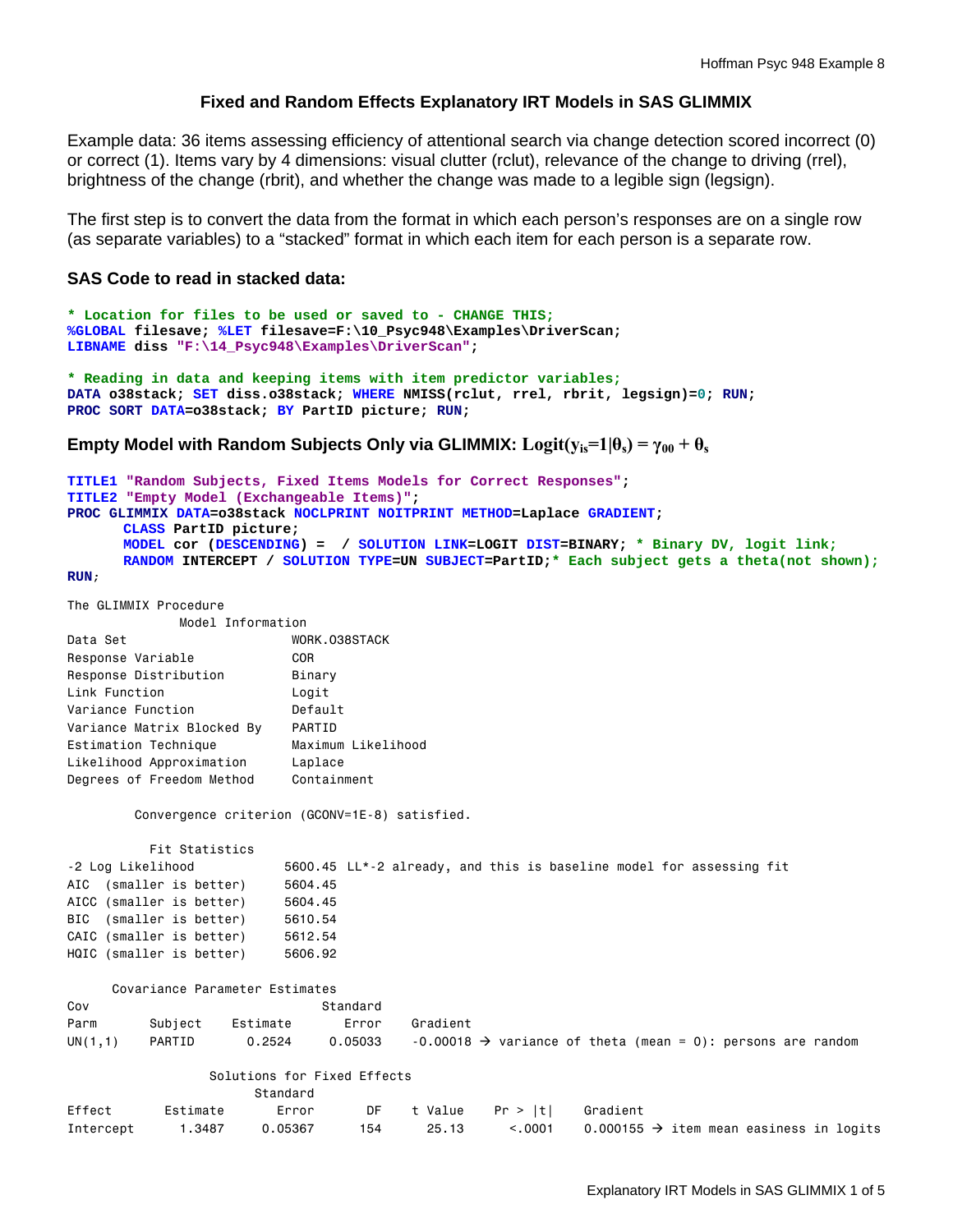Hoffman Psyc 948 Example 8

**Explanatory Items Model with Random Subjects (Predicted Item Easiness) via GLIMMIX:** 

 $Logit(y_{is}=1|\theta_s) = \gamma_{00} + \gamma_{10}$ Rclut<sub>i</sub> +  $\gamma_{20}$ Rrel<sub>i</sub> +  $\gamma_{30}$ Rbrit<sub>i</sub> +  $\gamma_{40}$ Rlegsign<sub>i</sub> +  $\theta_s$ 

```
TITLE1 "Random Subjects, Fixed Items Models for Correct Responses"; 
TITLE2 "LLTM Model (Easiness-Predicted Items)"; 
PROC GLIMMIX DATA=o38stack NOCLPRINT NOITPRINT METHOD=Laplace GRADIENT; 
      CLASS PartID picture; 
      MODEL cor (DESCENDING) = rclut rrel rbrit legsign / SOLUTION LINK=LOGIT DIST=BINARY; 
      RANDOM INTERCEPT / SOLUTION TYPE=UN SUBJECT=PartID; 
RUN; 
         Convergence criterion (GCONV=1E-8) satisfied. 
           Fit Statistics 
-2 Log Likelihood 5439.80 \rightarrow -2LL difference (df=4) relative to empty model is significant
AIC (smaller is better) 5451.80
AICC (smaller is better) 5451.81 
BIC (smaller is better) 5470.06 
CAIC (smaller is better) 5476.06 
HQIC (smaller is better) 5459.21
      Covariance Parameter Estimates 
Cov Standard
Parm Subject Estimate Error Gradient 
UN(1,1) PARTID 0.2734 0.05360 -0.0000 \rightarrow theta variance (note is bigger now)
                  Solutions for Fixed Effects 
                        Standard 
Effect Estimate Error DF t Value Pr > |t| Gradient 
Intercept 0.8619 0.1529 154 5.64 < .0001 -0.00104 \rightarrow mean logit easiness if x=0
RCLUT -0.2675 0.05548 5267 -4.82 <.0001 -0.00001 \rightarrow \Delta in logit/unit clutter
RREL 0.2204 0.09936 5267 2.22 0.0266 -0.00149 \rightarrow \Delta in logit if relevant
RBRIT 0.4742 0.1129 5267 4.20 <.0001 -0.00061 \rightarrow ∆ in logit/unit brightness<br>LEGSIGN 0.6621 0.08223 5267 8.05 <.0001 9.234E-6 \rightarrow ∆ in logit if legible sign
LEGSIGN 0.6621 0.08223 5267 8.05 <.0001 9.234E-6 \rightarrow \Delta in logit if legible sign
```
### **Rasch Model with Random Subjects and Fixed Items (via dummy codes) via GLIMMIX:**

```
\text{Logit}(y_{is}=1|\theta_s) = \gamma_{00} + \gamma_{10}\text{Pic}2_1 + \gamma_{20}\text{Pic}3_1 + \dots + \gamma_{350}\text{Pic}35_1 + \theta_s
```

```
TITLE1 "Random Subjects, Fixed Items Models for Correct Responses"; 
TITLE2 "Rasch Model (Fixed Items, Easiness for Each)"; 
PROC GLIMMIX DATA=o38stack NOCLPRINT NOITPRINT METHOD=Laplace GRADIENT; 
      CLASS PartID picture; 
      MODEL cor (DESCENDING) = picture / SOLUTION LINK=LOGIT DIST=BINARY; 
      RANDOM INTERCEPT / SOLUTION TYPE=UN SUBJECT=PartID; 
      LSMEANS picture; 
      ODS OUTPUT LSMEANS=Rasch;
```
**RUN;** 

Convergence criterion (GCONV=1E-8) satisfied.

| 4907.49 $\rightarrow$ -2LL difference (df=35) relative to empty model is significant |
|--------------------------------------------------------------------------------------|
| 4981,49                                                                              |
| 4982,01                                                                              |
| 5094.09                                                                              |
| 5131.09                                                                              |
| 5027.22                                                                              |
|                                                                                      |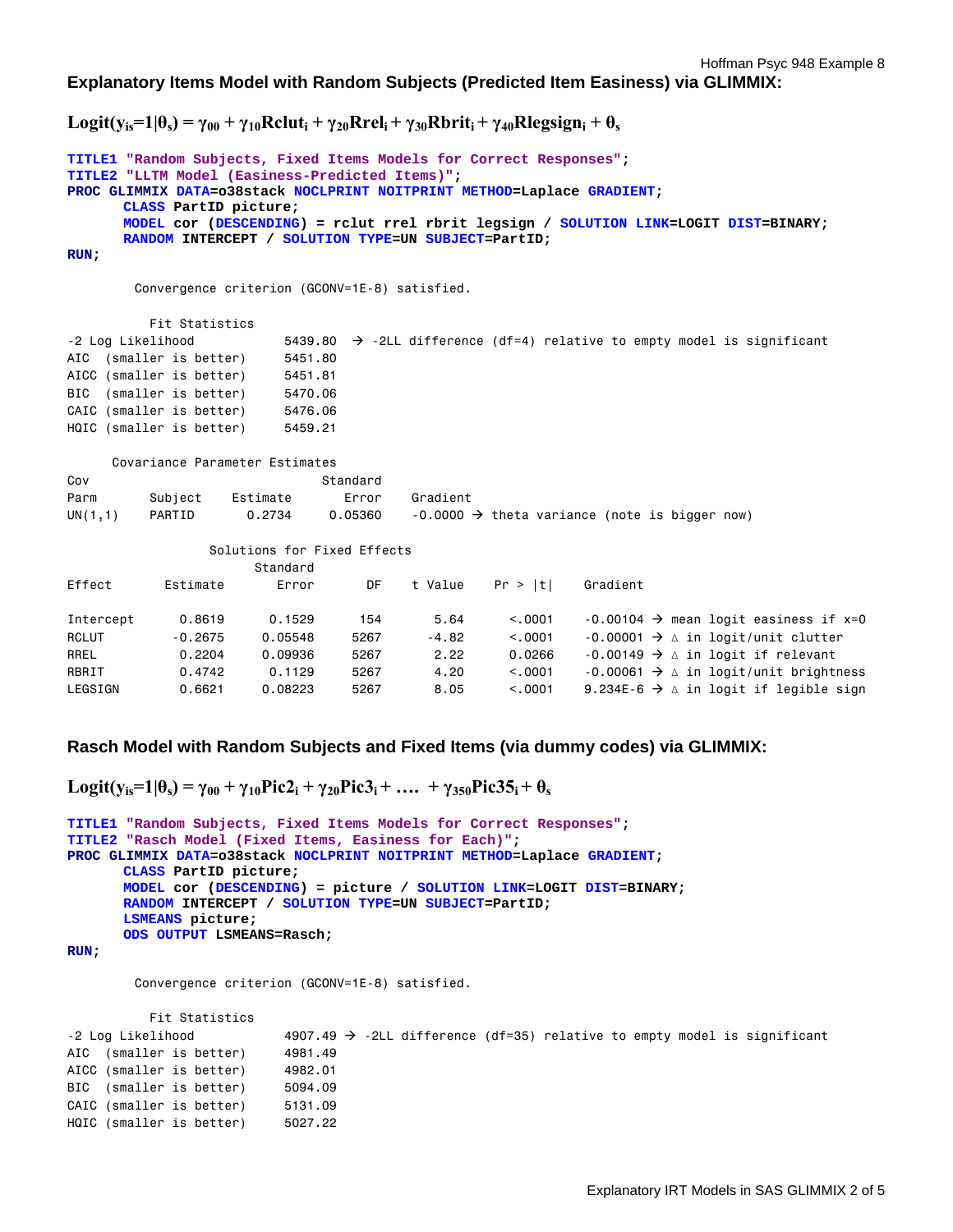|                |           | Covariance Parameter Estimates  |          |          |                                                                                                       |
|----------------|-----------|---------------------------------|----------|----------|-------------------------------------------------------------------------------------------------------|
| Cov            |           |                                 | Standard |          |                                                                                                       |
| Parm           | Subject   | Estimate                        | Error    | Gradient |                                                                                                       |
| UN(1,1)        | PARTID    | 0.3678                          | 0.06794  |          | $-0.00004$ $\rightarrow$ theta variance (biggest yet)                                                 |
|                |           |                                 |          |          |                                                                                                       |
|                |           | Type III Tests of Fixed Effects |          |          |                                                                                                       |
|                | Num       | Den                             |          |          |                                                                                                       |
| Effect         | DF        | DF<br>F Value                   |          | Pr > F   |                                                                                                       |
| PICTURE        | 35        | 15.41<br>5236                   |          |          | $\langle .0001 \rangle$ $\rightarrow$ items do vary significantly from each other in easiness         |
|                |           |                                 |          |          |                                                                                                       |
|                |           |                                 |          |          | PICTURE Least Squares Means $\rightarrow$ easiness fixed effect estimates per item (saved to dataset) |
| Picture        |           | Standard                        |          |          |                                                                                                       |
| Number         | Estimate  | Error                           | DF       | t Value  | Pr >  t                                                                                               |
| 2              | 0.2306    | 0.1781                          | 5236     | 1.29     | 0.1957                                                                                                |
| 6              | 3.3655    | 0.4235                          | 5236     | 7.95     | < .0001                                                                                               |
| $\overline{7}$ | 1.1464    | 0.1989                          | 5236     | 5.76     | < .0001                                                                                               |
| 10             | 2.2291    | 0.2673                          | 5236     | 8.34     | < .0001                                                                                               |
| 11             | 0.9651    | 0.1920                          | 5236     | 5.03     | < 0.001                                                                                               |
| 13             | 0.1150    | 0.1764                          | 5236     | 0.65     | 0.5145                                                                                                |
| 22             | 1.2780    | 0.2060                          | 5236     | 6.21     | < .0001                                                                                               |
| 23             | 2.9246    | 0.3515                          | 5236     | 8.32     | < .0001                                                                                               |
| 26             | 1.0325    | 0.1947                          | 5236     | 5.30     | < .0001                                                                                               |
| 33             | 1.6398    | 0.2243                          | 5236     | 7.31     | < .0001                                                                                               |
| 35             | 1.3106    | 0.2078                          | 5236     | 6.31     | < .0001                                                                                               |
| 42             | 0.9466    | 0.1929                          | 5236     | 4.91     | < .0001                                                                                               |
| 52             | 2.7153    | 0.3219                          | 5236     | 8.44     | < .0001                                                                                               |
| 59             | 2.2571    | 0.2746                          | 5236     | 8.22     | < .0001                                                                                               |
| 61             | 0.8884    | 0.1927                          | 5236     | 4.61     | < .0001                                                                                               |
| 62             | $-0.3283$ | 0.1801                          | 5236     | $-1.82$  | 0.0684                                                                                                |
| 66             | 2.5329    | 0.2993                          | 5236     | 8.46     | < .0001                                                                                               |
| 97             | 1.3749    | 0.2090                          | 5236     | 6.58     | < 0.001                                                                                               |
| 117            | 3.0615    | 0.3706                          | 5236     | 8.26     | < 0.001                                                                                               |
| 123            | 2.3657    | 0.2817                          | 5236     | 8.40     | < .0001                                                                                               |
| 128            | 1.1477    | 0.1989                          | 5236     | 5.77     | < .0001                                                                                               |
| 135            | 3.3718    | 0.4235                          | 5236     | 7.96     | < .0001                                                                                               |
| 136            | 1.2737    | 0.2092                          | 5236     | 6.09     | < .0001                                                                                               |
| 137            | 1.4945    | 0.2161                          | 5236     | 6.92     | < .0001                                                                                               |
| 140            | 0.3818    | 0.1809                          | 5236     | 2.11     | 0.0348                                                                                                |
| 146            | 1.7911    | 0.2338                          | 5236     | 7.66     | < .0001                                                                                               |
| 152            | 0.7385    | 0.1874                          | 5236     | 3.94     | < .0001                                                                                               |
| 155            | $-0.2088$ | 0.1783                          | 5236     | $-1.17$  | 0.2416                                                                                                |
| 161            | 2.9072    | 0.3519                          | 5236     | 8.26     | < .0001                                                                                               |
| 162            | 3.0362    | 0.3709                          | 5236     | 8.19     | < .0001                                                                                               |
| 171            | 1.5756    | 0.2210                          | 5236     | 7.13     | < .0001                                                                                               |
| 172            | 0.8620    | 0.1910                          | 5236     | 4.51     | < .0001                                                                                               |
| 173            | 3.2169    | 0.3938                          | 5236     | 8.17     | < 0001                                                                                                |
| 174            | 1.6938    | 0.2272                          | 5236     | 7.45     | < 0001                                                                                                |
| 177            | 0.8978    | 0.1897                          | 5236     | 4.73     | < 0.001                                                                                               |
| 179            | 1.7847    | 0.2340                          | 5236     | 7.63     | < 0.001                                                                                               |
|                |           |                                 |          |          |                                                                                                       |

## **Empty Model with Random Subjects AND Random Items via GLIMMIX:**

# $\text{Logit}(y_{is}=1|\theta_s) = \gamma_{00} + \theta_s + b_i$

```
TITLE1 "Random Subjects, Random Items Models for Correct Responses"; 
TITLE2 "Empty Model (Exchangeable Items)"; 
PROC GLIMMIX DATA=o38stack NOCLPRINT NOITPRINT METHOD=Laplace GRADIENT; 
      CLASS PartID picture; 
      MODEL cor (DESCENDING) = / SOLUTION LINK=LOGIT DIST=BINARY; 
      RANDOM INTERCEPT / SOLUTION TYPE=UN SUBJECT=PartID; * Each subject gets a theta;
      RANDOM INTERCEPT / SOLUTION TYPE=UN SUBJECT=picture; * Each item gets an easiness;
      ODS OUTPUT SolutionR=Crossed; RUN;
```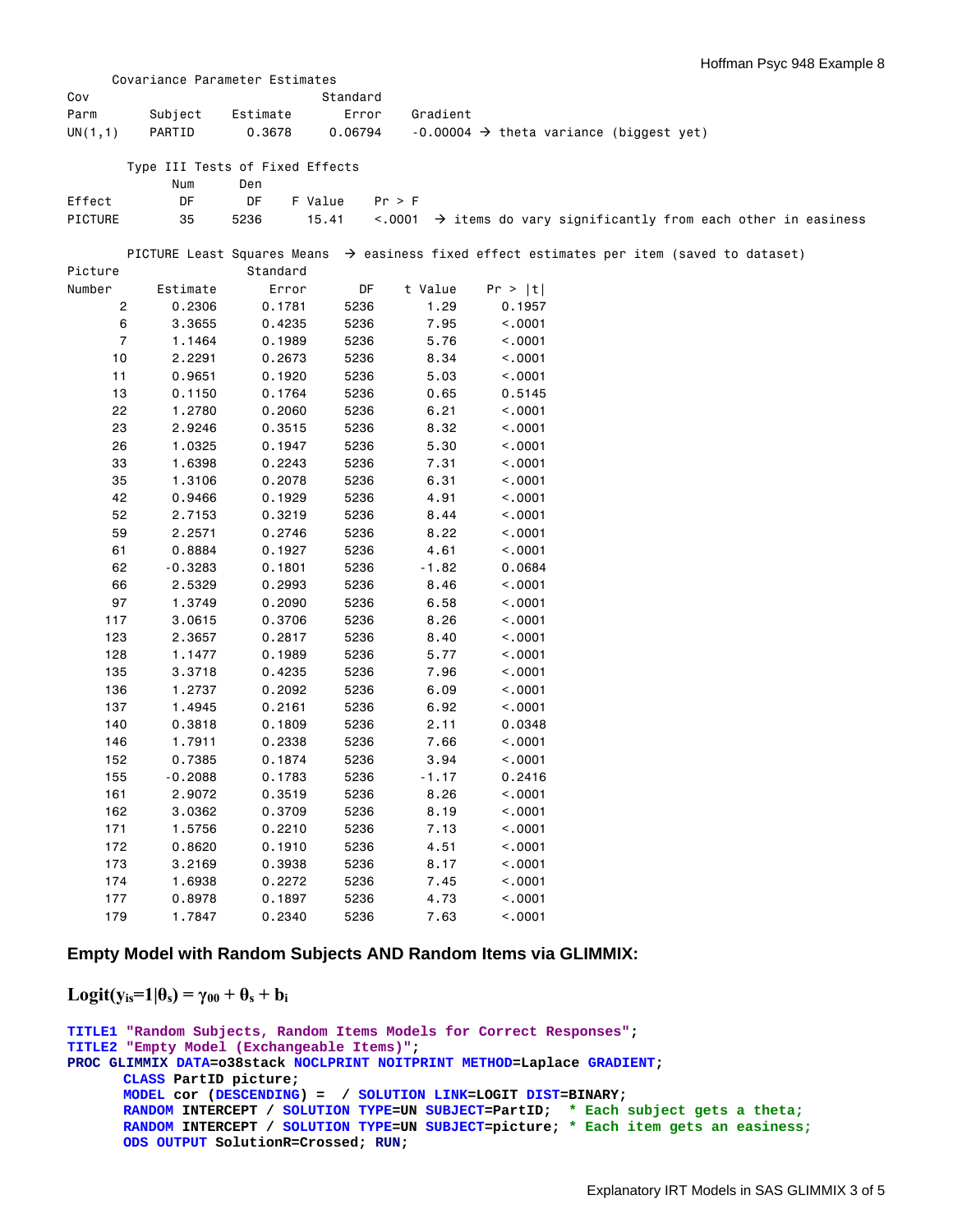#### **\* Creating analogous individual item effects to fixed effects items model; DATA Crossed; SET Crossed; WHERE INDEX(Subject, "PICTURE")>0; Random\_b=1.5928 + Estimate; \* Add fixed intercept back into each item random effect; KEEP Random\_b; RUN;**

#### Fit Statistics

| -2 Log Likelihood        | 5049.84 |         |
|--------------------------|---------|---------|
| AIC (smaller is better)  |         | 5055.84 |
| AICC (smaller is better) |         | 5055.84 |
| BIC (smaller is better)  |         | 5049.84 |
| CAIC (smaller is better) |         | 5052.84 |
| HQIC (smaller is better) |         | 5049.84 |

|         |         | Covariance Parameter Estimates |          |                                               |
|---------|---------|--------------------------------|----------|-----------------------------------------------|
| Cov     |         |                                | Standard |                                               |
| Parm    | Subiect | Estimate                       | Error    | Gradient                                      |
| UN(1,1) | PARTID  | 0.3625                         | 0.06733  | 0.004887 $\rightarrow$ theta variance         |
| UN(1,1) | PICTURE | 0.9492                         | 0.2431   | $-0.00131 \rightarrow$ item easiness variance |

# Solutions for Fixed Effects

|        |                  | Standard |    |                                    |                                                                    |  |
|--------|------------------|----------|----|------------------------------------|--------------------------------------------------------------------|--|
| Effect | Estimate         | Error    |    | DF t Value    Pr >  t     Gradient |                                                                    |  |
|        | Intercept 1.5928 | 0.1750   | 35 |                                    | $-9.10$ <.0001 0.000010 $\rightarrow$ mean item easiness in logits |  |

Solution for Random Effects  $\rightarrow$  deviation of each item from 'mean' easiness (saved to dataset)

|           |                |     |            | Std Err |      |         |         |
|-----------|----------------|-----|------------|---------|------|---------|---------|
| Effect    | Subject        |     | Estimate   | Pred    | DF   | t Value | Pr >  t |
| Intercept | PICTURE 2      |     | 1.3266     | 0.2337  | 5236 | 5.68    | < .0001 |
| Intercept | PICTURE 6      |     | $-1.4697$  | 0.3819  | 5236 | $-3.85$ | 0.0001  |
| Intercept | PICTURE 7      |     | 0.4583     | 0.2475  | 5236 | 1.85    | 0.0641  |
| Intercept | PICTURE 10     |     | $-0.5488$  | 0.2935  | 5236 | $-1.87$ | 0.0616  |
| Intercept | PICTURE 11     |     | 0.6304     | 0.2430  | 5236 | 2.59    | 0.0095  |
| Intercept | PICTURE 13     |     | 1.4364     | 0.2326  | 5236 | 6.18    | < .0001 |
| Intercept | PICTURE 22     |     | 0.3336     | 0.2524  | 5236 | 1.32    | 0.1863  |
| Intercept | PICTURE 23     |     | $-1.1401$  | 0.3452  | 5236 | $-3.30$ | 0.0010  |
| Intercept | PICTURE 26     |     | 0.5663     | 0.2448  | 5236 | 2.31    | 0.0207  |
| Intercept | PICTURE 33     |     | $-0.00675$ | 0.2648  | 5236 | $-0.03$ | 0.9797  |
| Intercept | PICTURE 35     |     | 0.3027     | 0.2537  | 5236 | 1.19    | 0.2329  |
| Intercept | PICTURE 42     |     | 0.6476     | 0.2436  | 5236 | 2.66    | 0.0079  |
| Intercept | PICTURE 52     |     | $-0.9695$  | 0.3278  | 5236 | $-2.96$ | 0.0031  |
| Intercept | PICTURE 59     |     | $-0.5725$  | 0.2985  | 5236 | $-1.92$ | 0.0552  |
| Intercept | PICTURE 61     |     | 0.7024     | 0.2434  | 5236 | 2.89    | 0.0039  |
| Intercept | PICTURE 62     |     | 1.8513     | 0.2350  | 5236 | 7.88    | < .0001 |
| Intercept | PICTURE 66     |     | $-0.8153$  | 0.3140  | 5236 | $-2.60$ | 0.0094  |
| Intercept | PICTURE 97     |     | 0.2422     | 0.2545  | 5236 | 0.95    | 0.3413  |
| Intercept | PICTURE 117    |     | $-1.2488$  | 0.3555  | 5236 | $-3.51$ | 0.0004  |
| Intercept | PICTURE 123    |     | $-0.6698$  | 0.3029  | 5236 | $-2.21$ | 0.0270  |
| Intercept | PICTURE 128    |     | 0.4571     | 0.2475  | 5236 | 1.85    | 0.0648  |
| Intercept | PICTURE 135    |     | $-1.4751$  | 0.3818  | 5236 | $-3.86$ | 0.0001  |
| Intercept | PICTURE 136    |     | 0.3371     | 0.2546  | 5236 | 1.32    | 0.1856  |
| Intercept | PICTURE 137    |     | 0.1295     | 0.2593  | 5236 | 0.50    | 0.6175  |
| Intercept | PICTURE 140    |     | 1.1831     | 0.2356  | 5236 | 5.02    | < .0001 |
| Intercept | PICTURE 146    |     | $-0.1478$  | 0.2713  | 5236 | $-0.54$ | 0.5859  |
| Intercept | PICTURE 152    |     | 0.8449     | 0.2398  | 5236 | 3.52    | 0.0004  |
| Intercept | PICTURE 155    |     | 1.7400     | 0.2339  | 5236 | 7.44    | < .0001 |
| Intercept | PICTURE 161    |     | $-1.1244$  | 0.3456  | 5236 | $-3.25$ | 0.0011  |
| Intercept | PICTURE 162    |     | $-1.2262$  | 0.3560  | 5236 | $-3.44$ | 0.0006  |
| Intercept | PICTURE 171    |     | 0.05319    | 0.2627  | 5236 | 0.20    | 0.8395  |
| Intercept | PICTURE 172    |     | 0.7276     | 0.2423  | 5236 | 3.00    | 0.0027  |
| Intercept | PICTURE 173    |     | $-1.3674$  | 0.3675  | 5236 | $-3.72$ | 0.0002  |
| Intercept | PICTURE 174    |     | $-0.05721$ | 0.2668  | 5236 | $-0.21$ | 0.8302  |
| Intercept | <b>PICTURE</b> | 177 | 0.6943     | 0.2414  | 5236 | 2.88    | 0.0040  |
| Intercept | PICTURE 179    |     | $-0.1423$  | 0.2714  | 5236 | $-0.52$ | 0.6002  |